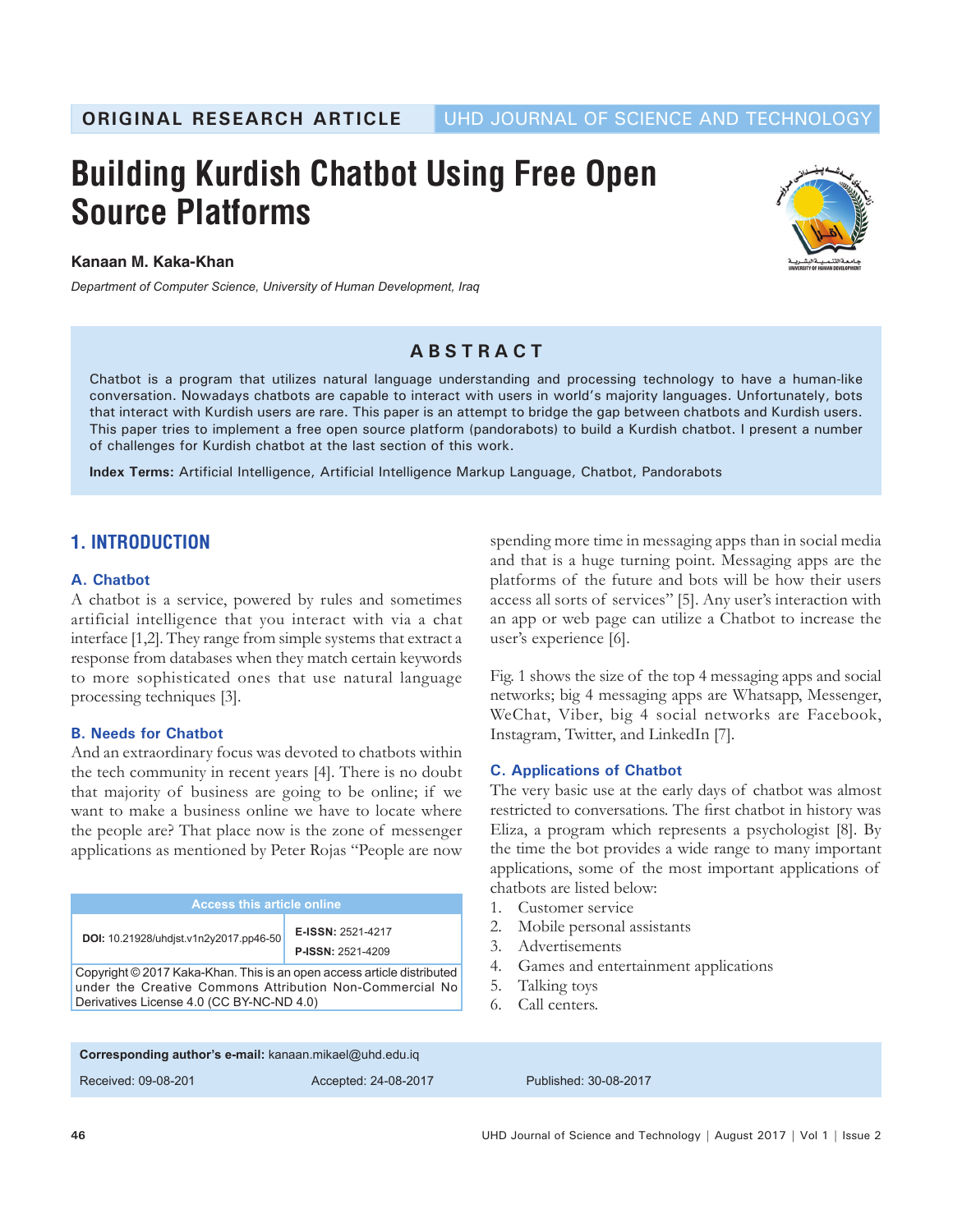

**Fig. 1.** Users for top 4 messaging apps and social networks in million [7]

The crucial aim of this work is to build a bot that is capable of working as a guide who is sitting on the UHD website and giving information about the University of Human Development to any user whenever asked.

## **2. CHATBOT HISTORY**

The concept of natural language processing generally and chatbots specifically can be originated to Alan Turing question "Can machines think?" who asked in 1950 [9]. Alan's question (which is called Turing Test now) is nothing just asking questions to human and machine subjects, to identify the human. We say the machine can think if the human and machine responses are indistinguishable. In 1966, Eliza (the first chatbot) was created by Joseph Weizenbaum at MIT. For generating proper responses, Eliza uses a set of pre-programmed rules to identify keywords and pattern match those keywords from an input sentence [8]. In 1995, a new more complex bot (A.L.I.C.E) created by Richard Wallace. ALICE makes use of artificial intelligence markup language (AIML) to represents conversations as sets of patterns (inputs) and templates (outputs). ALICE got Loebner prize (yearly chatbot competition) thrice and award the most intelligent chatbot [10]. Advances in natural language processing and machine learning played important roles in improving chatbot technology; modern chatbots include Microsoft's Cortana, Amazon's Echo and Alexa, and Apple's [11].

### **3. RELATED WORKS AND METHODOLOGY**

As in many natural language processing applications, there are many approaches to developing chatbot: Using a set of predefined rules [12], semi automatically learning conversational pattern from data [13], and full automatic chatbot (under researching). Each approach has its own merits and demerits, through manual approach more control over the language and the chatbot can be achieved, but it needs more effort to maintain a huge set of rules. The second approach which also is called corpus-based is challenged by the need to construct coherent personas using data created by different people [Botta]. Due to lack of Kurdish corpus (at least it is not available for me even if it exists), I chose manually written rules by making use of AIML, a popular programming language to represents conversations as a set of patterns (inputs) and templates (outputs).

As in other NLP applications, in the area of Kurdish chatbot, unfortunately, we find related works rarely. With the best of my knowledge this is the first Kurdish chatbot which is created academically, so sometimes I obliged to relate my work with Arabic or Persian languages. Most notably, in 2016, Dana and Habash developed Botta, the first Arabic dialect Chatbot, Botta explore the challenges of creating a conversational agent that aims to stimulate friendly conversations using the Egyptian Arabic dialect [3].

Playground and programming language are the two basic requirements for creating chatbots. Playground can be defined as a sandbox or an integrated development environment for the programming language [1]. In this work, I chose pandorabots as a playground (creating, deploying, talking with the bot) and AIML (for Making conversation) as a programming language for creating Kurdish chatbot, ALICE, an award-winning free chatbot was created using AIML [12].

After login into pandorabots playground with Facebook account, the work will be shown in the following steps:

- Step 1: I gave "kuri zanko" as the bot name.
- Step 2: In the bot editor space, I created a file named "UHD" which is AIML file to involve all the patterns (inputs) and templates (outputs).
- Step 3: I started writing an expected user input in  $\epsilon$  >  $\epsilon$  /pattern> tag and the bot answer in <template></template> tag, both pattern and template are enclosed in a <category></category>, a category is the basic unit of knowledge in AIML [1].
- Step 4: After writing each category, I train (test) the bot to know whether it gives the correct answer.
- Step 5: After writing all the categories, the bot will be published in the pandorabots clubhouse (a public place where users can talk to the bots).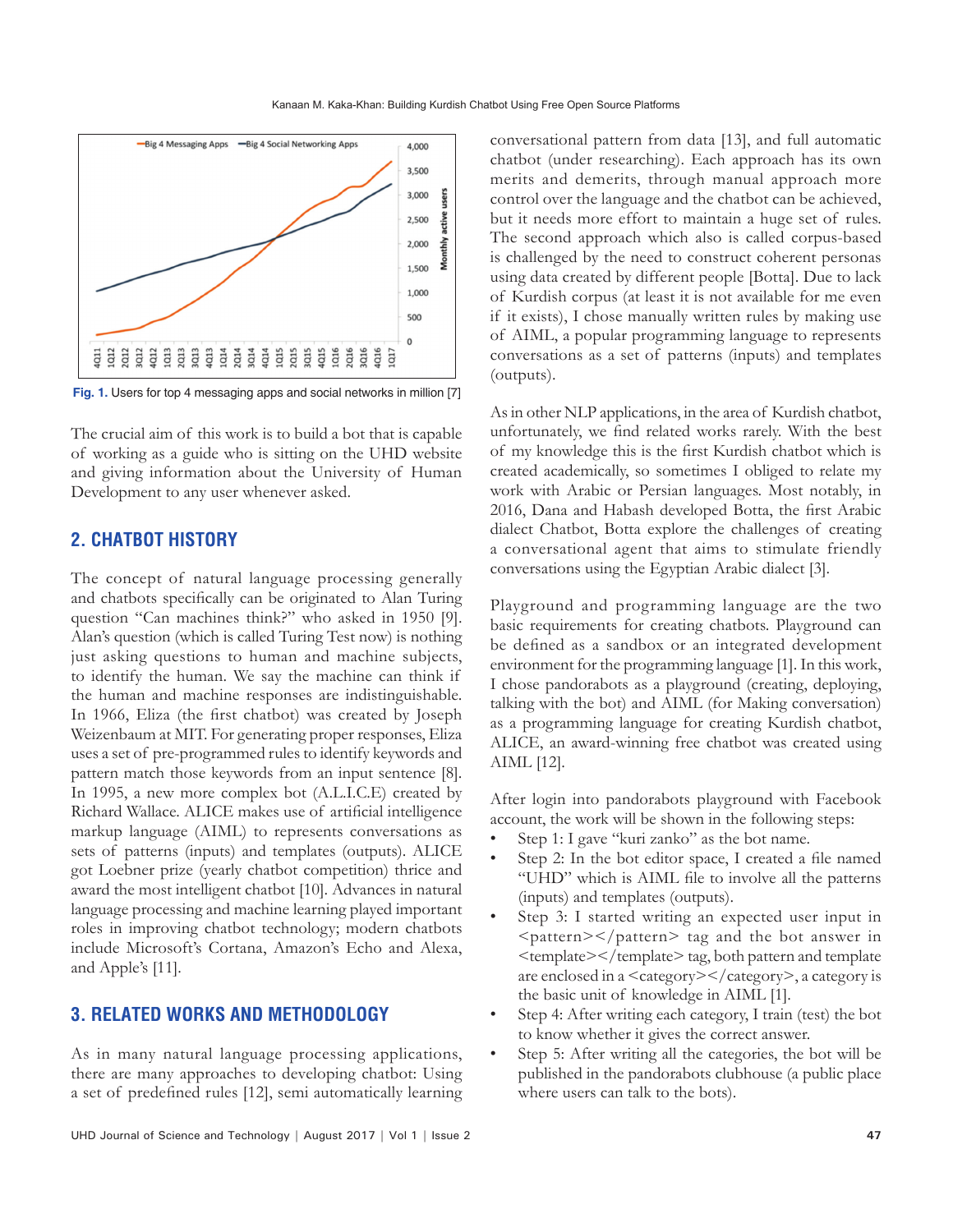# **4. RESULT AND DISCUSSION**

For the simple and direct user input the bot can give the answer easily, for example:

ساڵو :User

ساڵو لە بەڕێزتان،خۆتان بناسێنن :Bot

#### **A. Pattern Matching**

To form a user input matching, the bot searches through its AIML file (categories). It may happen, a user input does not match any of the pattern defined in our bot, so a default answer should be provided which is called ultimate default category:

<pattern>\*</pattern>

 $\leq$ template $>$ 

 $<$ اببوره بەریزم، وەلامی پرسیارەكەتم لانیە $>$ ان $\rm{$ 

 $\langle$  /template>

The star (\*) determines that a user input does not match any of the bot patterns, relying on one default answer is extremely tedious for the clients. This obliges us to think about random responses to provide different responses for the same user input.

<random>

```
<اببوره بەریزم، وەلامی پرسپارەكەتم لانیە>ان><li/<بەڕێزم پرسیارەکەت بەجۆرێکی تر بکەرەوە<li<
<li/<بەڕێزم پرسیارەکەت ڕون نیە<li<
<ببوره له پرسیار مکەت نەگەشتم>
```
 $\langle$  random $\rangle$ 

These random responses make sense that the user is chatting with a human, not a bot.

#### **B. Wildcards**

Wildcards are used to capture many inputs using only a single category [1]. Through wildcards bots can be more intelligence. There are many wildcards but (\* and ^) are the most two ones which are used in this work:

<pattern>ناوم>\* /pattern

In this example, the star(\*) stands for any name that is given by the user.

<pattern/ \*<زانکۆی گەشەپێدان<pattern<

In the second example, the star stands for any words or sentences which appear after the name "زانکۆی گەشەپیدان".

<pattern>^ کۆمپیوتەر>^ /pattern>

The (^) wildcard lets the bot to capture any input containing the word "کۆمپیوتەر "and gives a proper answer.

Wildcards should be used carefully because their priority is different, Fig. 2 shows wildcard and exact matching priorities.

A category with  $#$  wild card will be matched first and  $*$ wildcard will be matched last, for example: When a user even types "سالاو لە ئۆوە" the response will be taken from"سالاو لە ئۆوە pattern not "سَلَاو لَه ئَيْوە" pattern not

#### **C. Variables**

Bot intelligence can also be achieved through variables. Variables can be used to store information about your bot and the users; this gives the user a sense that he/she is chatting with a human being. Fig. 3 shows a short conversation between my bot and a user.

#### **D. Recursion**

Recursion means writing a template that is calling another category, and this leads to minimizing the number of categories in our bot AIML file.

<pattern>های>/pattern>

$$
<\!\!\text{template}{>}<\!\!\text{srai}{>}>\!\!\text{srai}{>}<\!\!\text{/template}{>}
$$



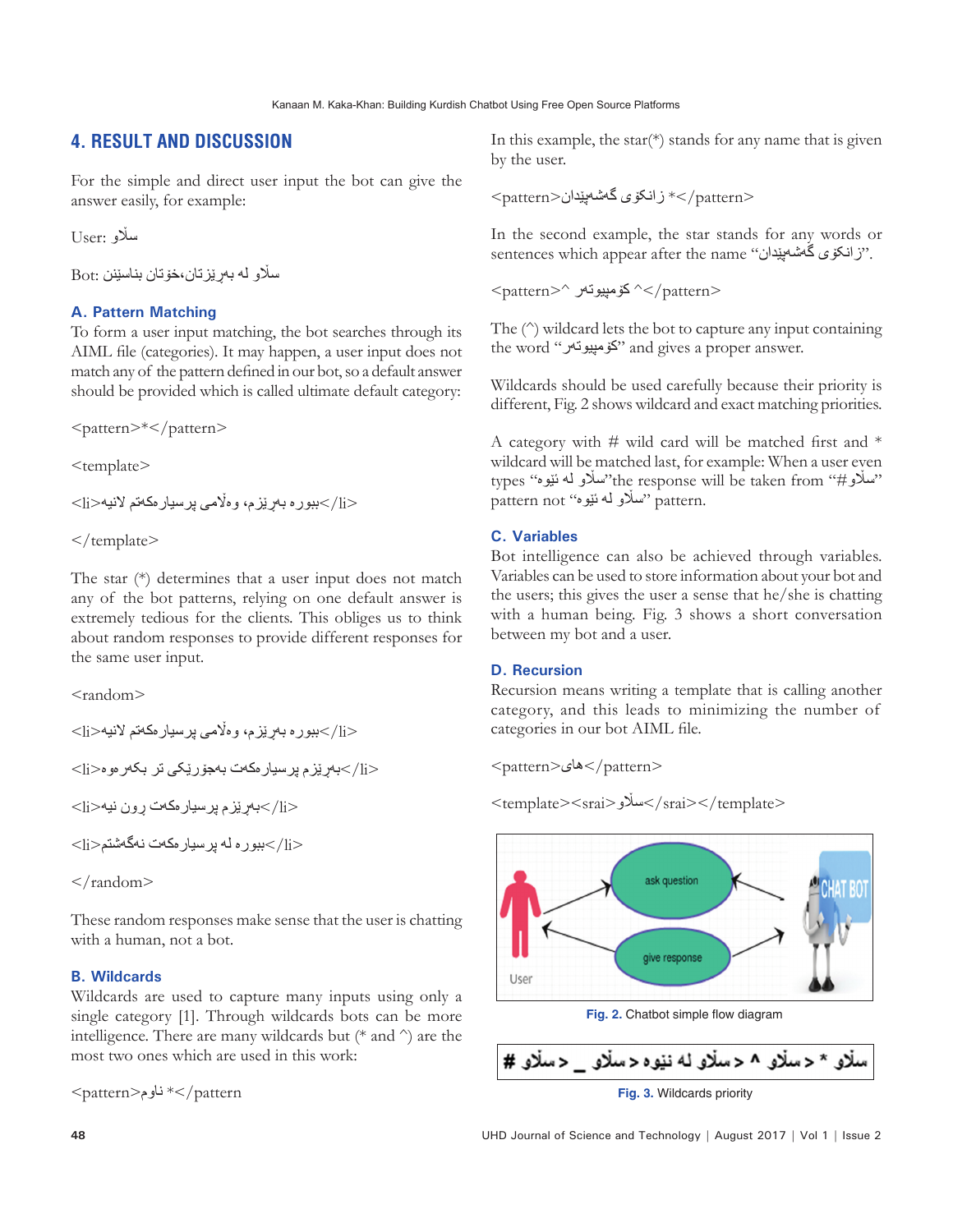Through using recursion, no need to rewrite a new category to input "های", we just refer to the template "ساڵو "using  $\langle$ srai $\rangle$  tag, and the bot answers the user exactly as he/she said "سألاو" to the bot.

#### **E. Context**

To make our bot capable of doing human-like conversation, it should remember the things that have been previously said. My bot is capable of remembering the last sentence it said. (Fig. 4-6) shows different conversations regarding context.

#### **F. Challenges**

• Challenge 1: The first and greatest challenge for Kurdish Chatbot is the lack of platform designed specifically to Kurdish Language, Kurdish structure extremely differs from English or any other languages, Kurdish word order is SOV [subject+ object+ verb] [14]. The reason behind



**Fig. 4.** A sample conversation between a user and the bot



the slow progress in Arabic NLP is the complexity of the Arabic language [3], same to Kurdish. Hence, it is very tough to have a very intelligent Kurdish bot using free open source platforms.

- Challenge 2: Dialectal Variation, Kurdish language has many different dialects; the gap among dialects sometimes reaches a level that speakers of a dialect do not understand another dialect, and it means that it is quite tough to build a bot capable of chatting with all different Kurdish dialects.
- Challenge 3: Normalization is one of the important processes in developing bots, normalization includes sentence splitting, correcting spelling errors, person, and gender substitution.

wanna -> want to

$$
isn't \to is not
$$

How R U -> How Are You

With you -> with me

The user may be bad in spelling, he/she may type "how r u" instead of "how are you". These changes (normalization

| ئە, كاتەت باش :User                                 |
|-----------------------------------------------------|
| معمور کانٽِکت باش <u>: Bo</u> t                     |
| جۇنى :User                                          |
| من باشم، هيواي باشي بؤ تؤش دمغوازم :Bot             |
| ئق تاوت چیه :User                                   |
| ناوم کوری زانکویه : <u>Bo</u> t                     |
| تەمەتت جەندە :User                                  |
| تەمەنە ١٠ سالە :Bot                                 |
| رادک <i>ۆی</i> گەشەي <u>ن</u> دان يې بناسنده :User  |
| رادكۇي گەشەب <u>ئ</u> دان رادكۇيەكى ئاھكومى :Bot    |
| قلالتج دمويسته خاوهدكمى بمړيز د على قعرها هيه       |
| کیّ سعروکی رادکویه :User                            |
| بعريز يروفيسور د مريان احمد ر منيد :Bot             |
| رادكر جعد كرلنزى معبه :User                         |
| رادكۇى گەشەيندانىي مرۇيى ، كۇلنۇرى لەخۇ گرتووە :Bot |
| كێ راگ <i>ر</i> ى كۇلنِْجِي زمادە :User             |
| د رووف راگری کولیجی رماده :Bot                      |

**Fig. 5.** A sample conversation regarding context **Fig. 6.** Detailed conversation between a user and the bot